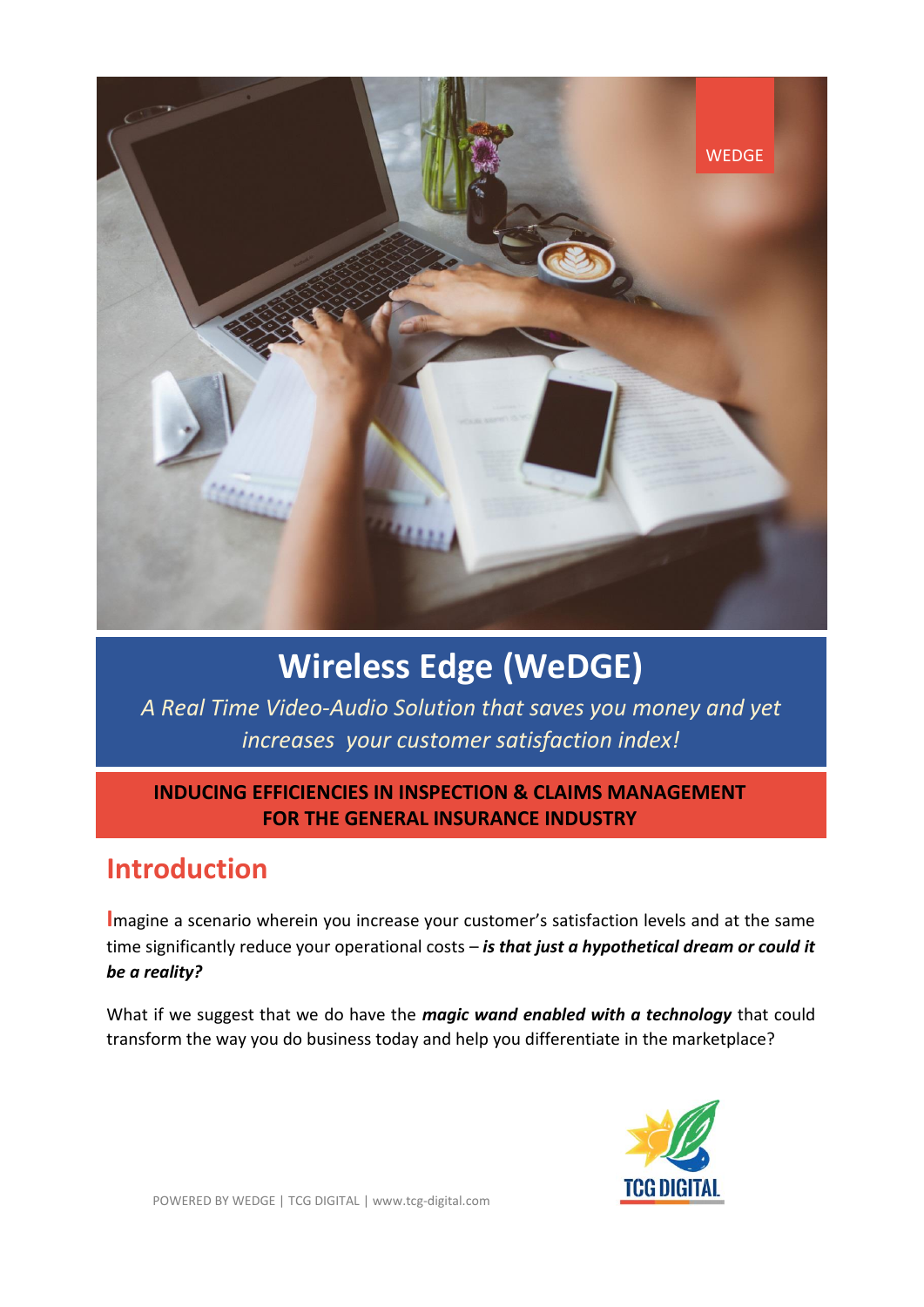### **Business Need**

One of the key challenges for you is trying to maintain a balance between costs attached to claims assessment and processing efficiency which directly impacts client satisfaction levels.

Two key levers driving client satisfaction & claim processing:

- Proper assessment during under writing and issuance of the policy
- Assessing the actual claim vis-à-vis the policy of the claimant



The dichotomy lies in the **assessment quality vs cost** analysis

of on-field surveyors. Senior tech experts with the ability to ensure proper assessment are too expensive an investment to meet the headcount of surveyors required to meet claim demands at all sites to be surveyed.

The above results in revenue leakage for the company and delay in issuance and claim process leading to unsatisfied customers.

# **Our Magic Wand for your Business: WeDGE**

We help you **profitably balance quality vs cost** with a simple, easy to use cloud based enterprise mobility solution that provides real-time two-way video and audio transmission feature to:

- **Empower a technical expert** in a central location to collaboratively work with the on-field resources (assessor or customer) and make a correct assessment, validate the damage and the resulting claim
- **Reduce costs** attached to investing in an army of skilled experts on the ground without compromising on the quality of assessment.

*The solution can also be extended to garage users, agents, and even end customers for self-servicing.*

*The real-time, low bandwidth, video-audio solution empowered by WeDGE – the mobility platform of TCG Digital, can be customized and integrated with any existing application of your company. It ensures quality and effective insurance claim assessment and makes the process more efficient and productive in a faster and cost-effective way.* 

INSURANCE PROCESSES MADE MORE EFFICIENT AND LESS ERROR PRONE

### **Sample Business Cases**

- Auto Insurance
	- o Inspection for new policy or renewing existing policy
	- o Inspection for claim processing
	- Commercial properties, buildings and warehouses
		- o Pre-Inspection for new policy or renewing existing policy o Inspection for claim processing and loss estimate
- Shipment/Cargo:
	- o Primarily inspection: Cases like insured cargo, maintenance of cargo, cargo damaged etc.

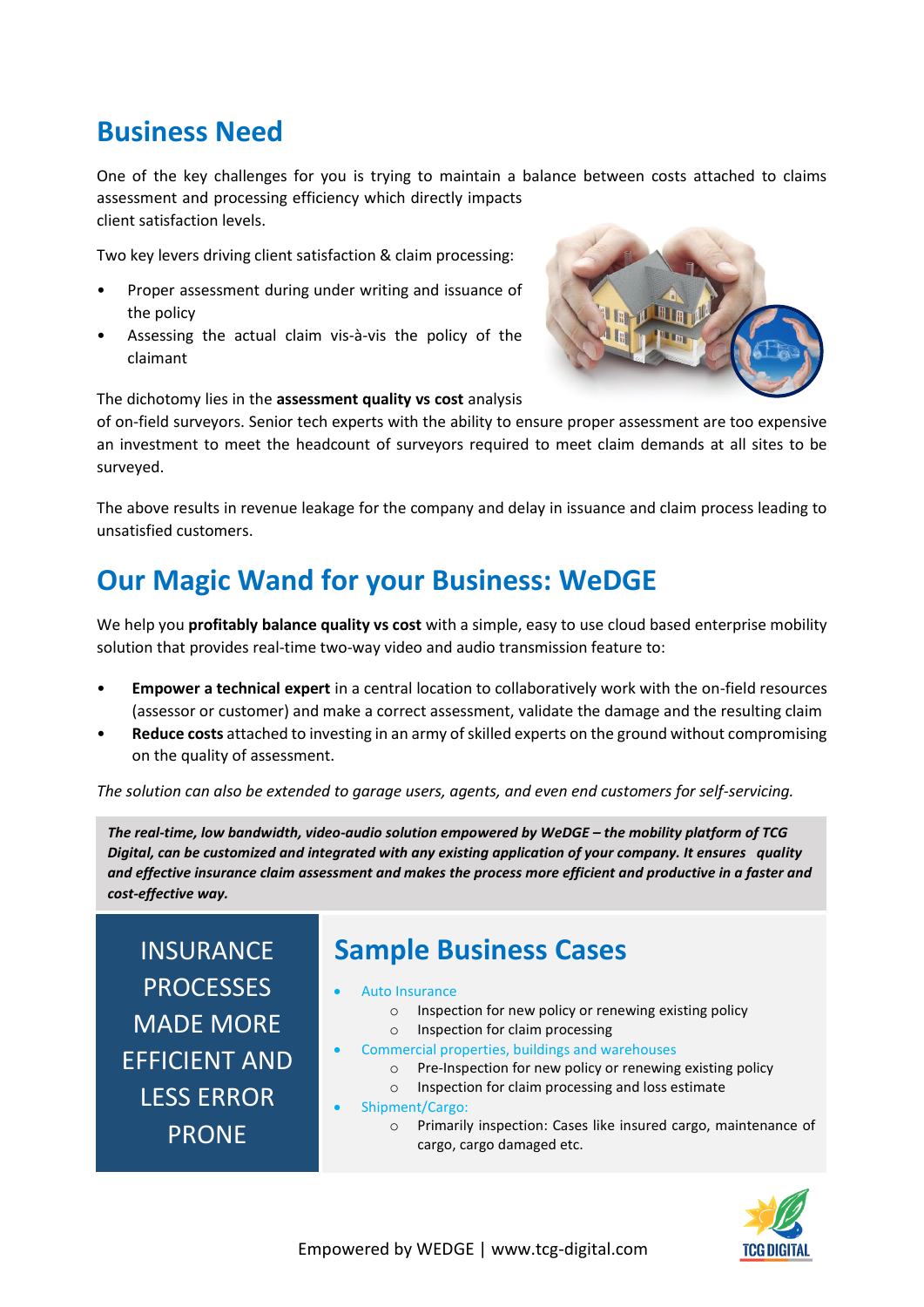# **Functional Architecture**

The WEDGE Client App residing on the mobile device of the on-field surveyor and integrated with the Insurance IT system will communicate over a low-bandwidth channel with the WEDGE Application of the technical assessor on need basis as per the work flow defined for the insurance process to achieve the desired objectives



### **Salient Features**

#### Real time capture of operations

- Two-way real time video and audio streaming
- Support for multiple video resolution and low light conditions
- Supports auto-focus, zoom in-zoom out, landscape-portrait etc
- Allows on-line snapshots of the moving video
- On-line tagging video and snapshots with texts
- Enterprise grade messaging interface across multiple channels
- Full HD capability and can be extended to multiple party conferencing

#### Storage and Archiving

- Recording, archiving and retrieving of video and audio files
- Use Loss-less compression tools (open-source/commercial) to compress archived Image & video files for future storage in cloud.

#### Ease of Integration

 Flexible API interface for easy integration with external systems using standardized protocols

#### Deployment, Security and Ease of Use – ANYTIME! ANYWHERE!

- Scalable, high-availability and reliable deployment in cloud or on-site
- Works in low-bandwidth conditions
- Runs on popular Browsers
- Supports all common Operating System
- Encrypted and secured communication protocol



# CONFIDENCE TO **CUSTOMERS** AND

PROVIDE

AUTOMOBILE **MANUFACTURERS**